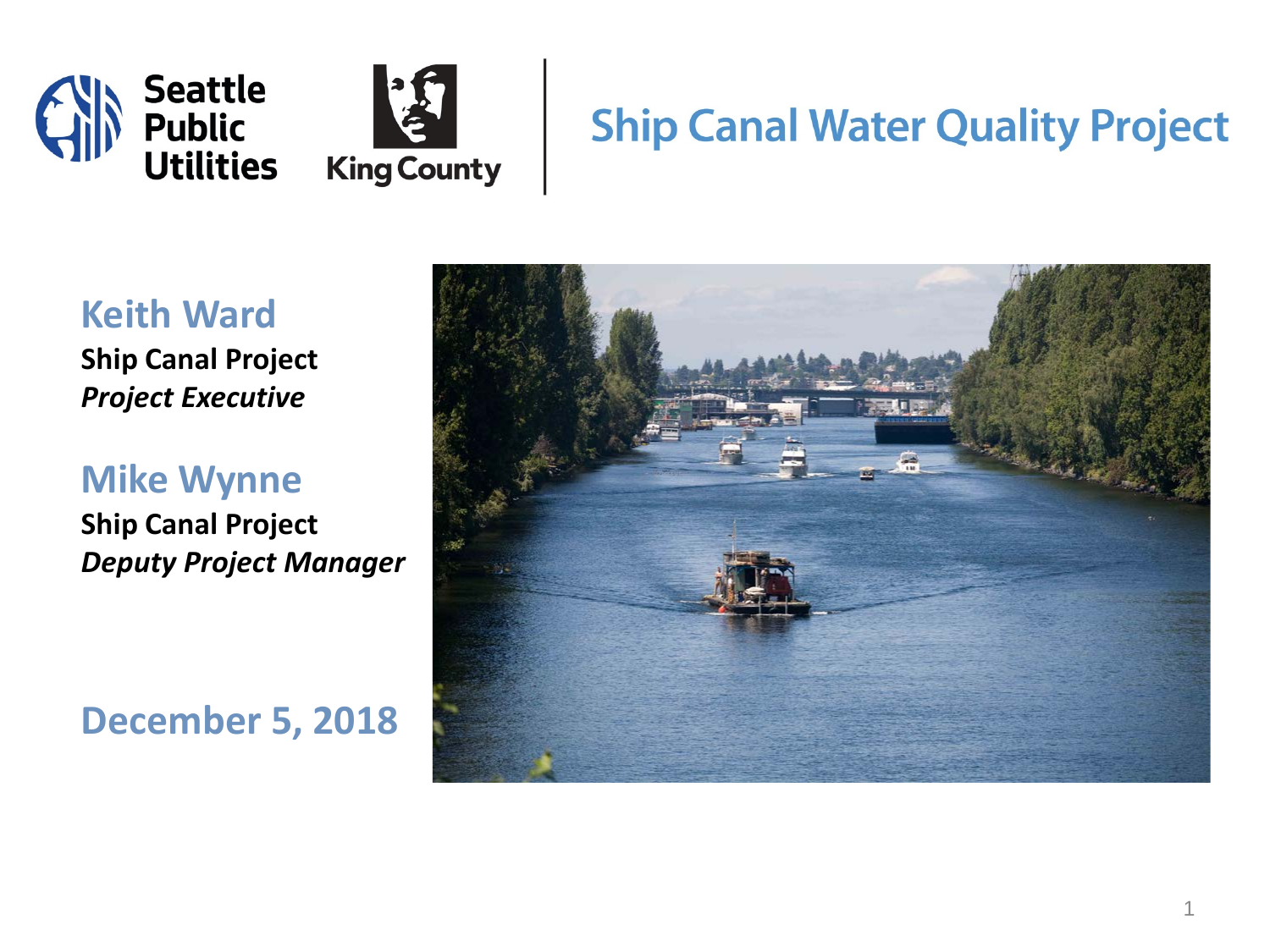



#### Ship Canal Water Quality Projects (SCWQP) Review

Questions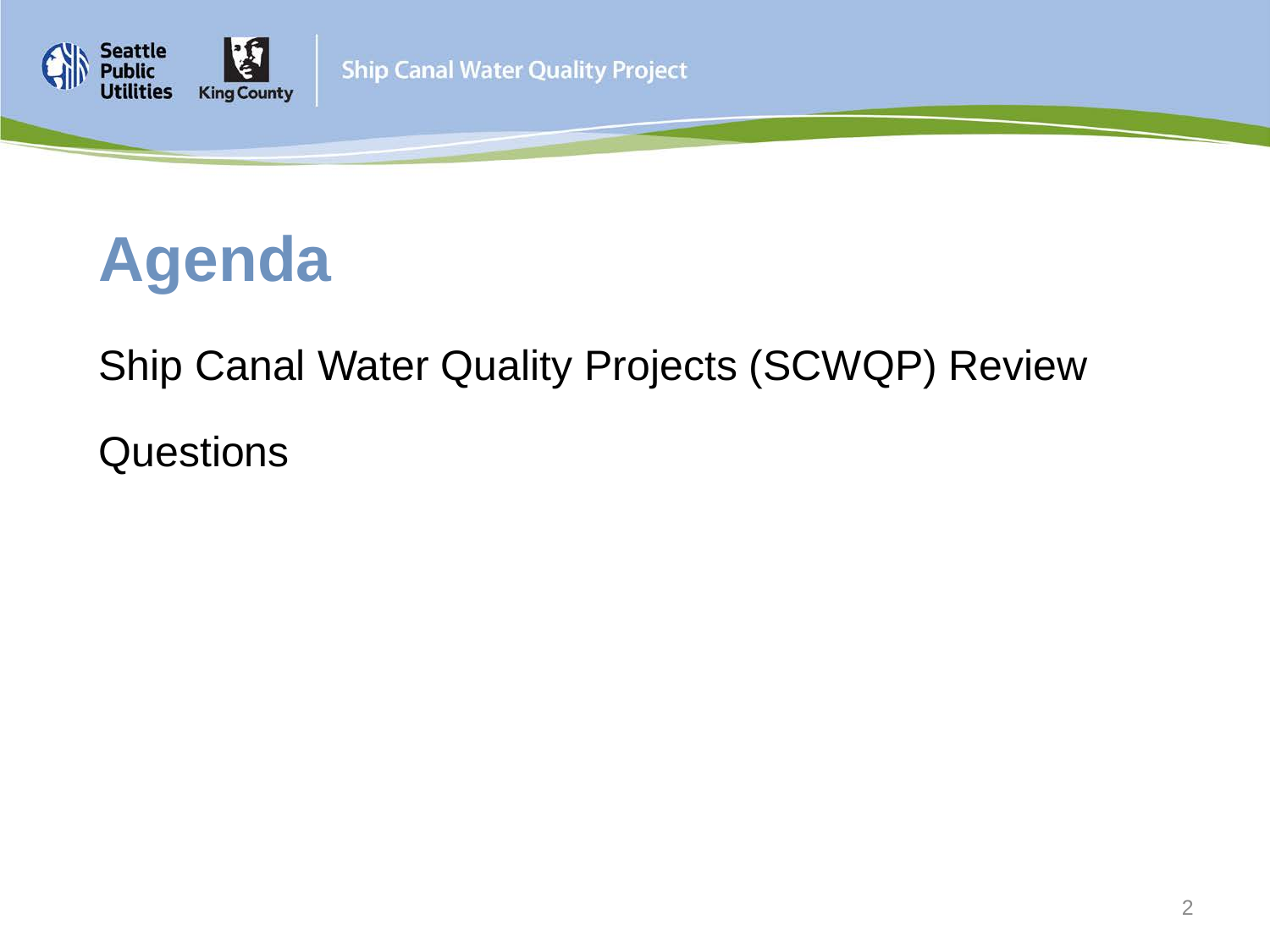

## **Ship Canal Water Quality Project**

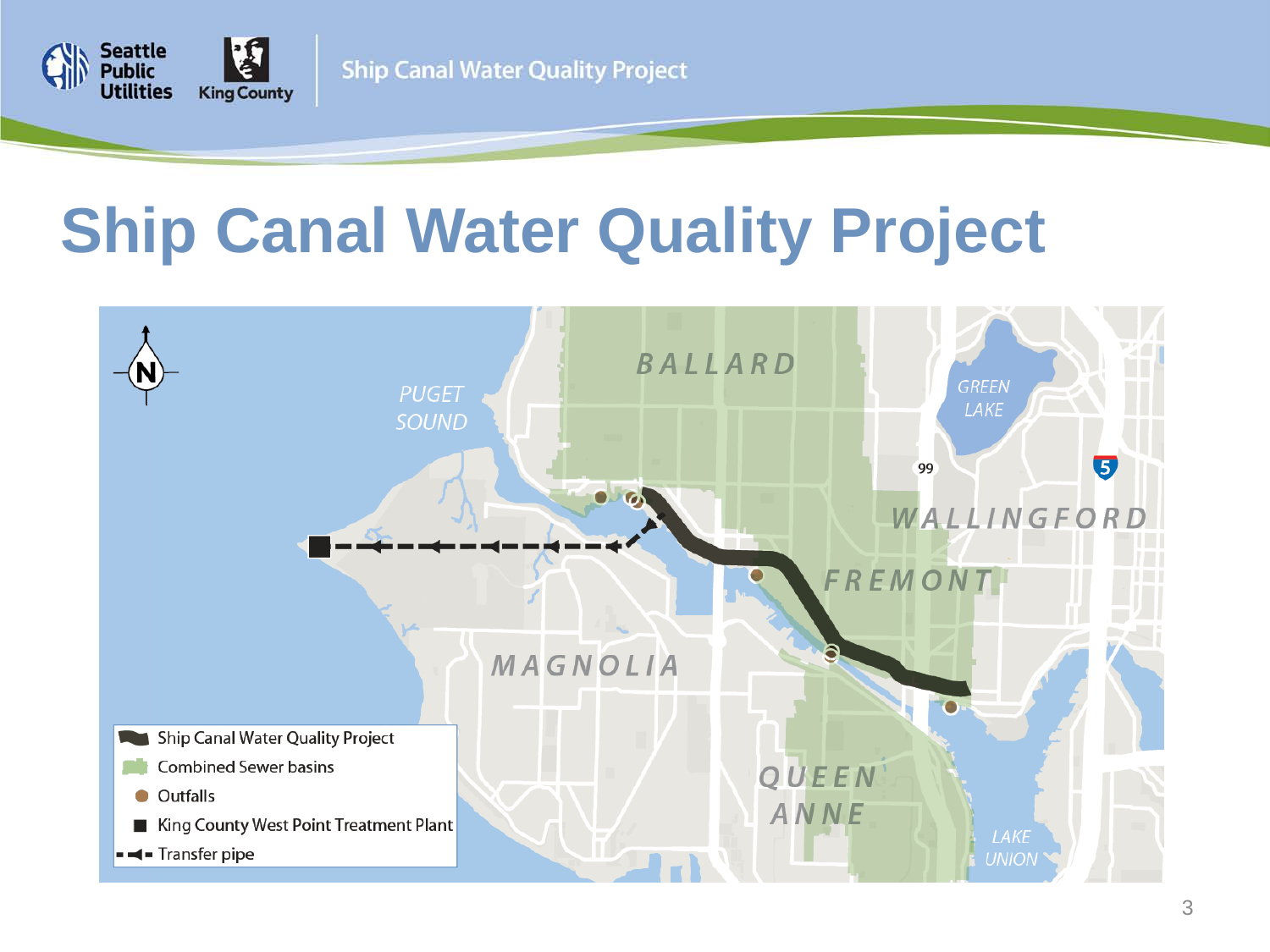

#### **Construction Timeline**



**Ship Canal Water Quality Project** 

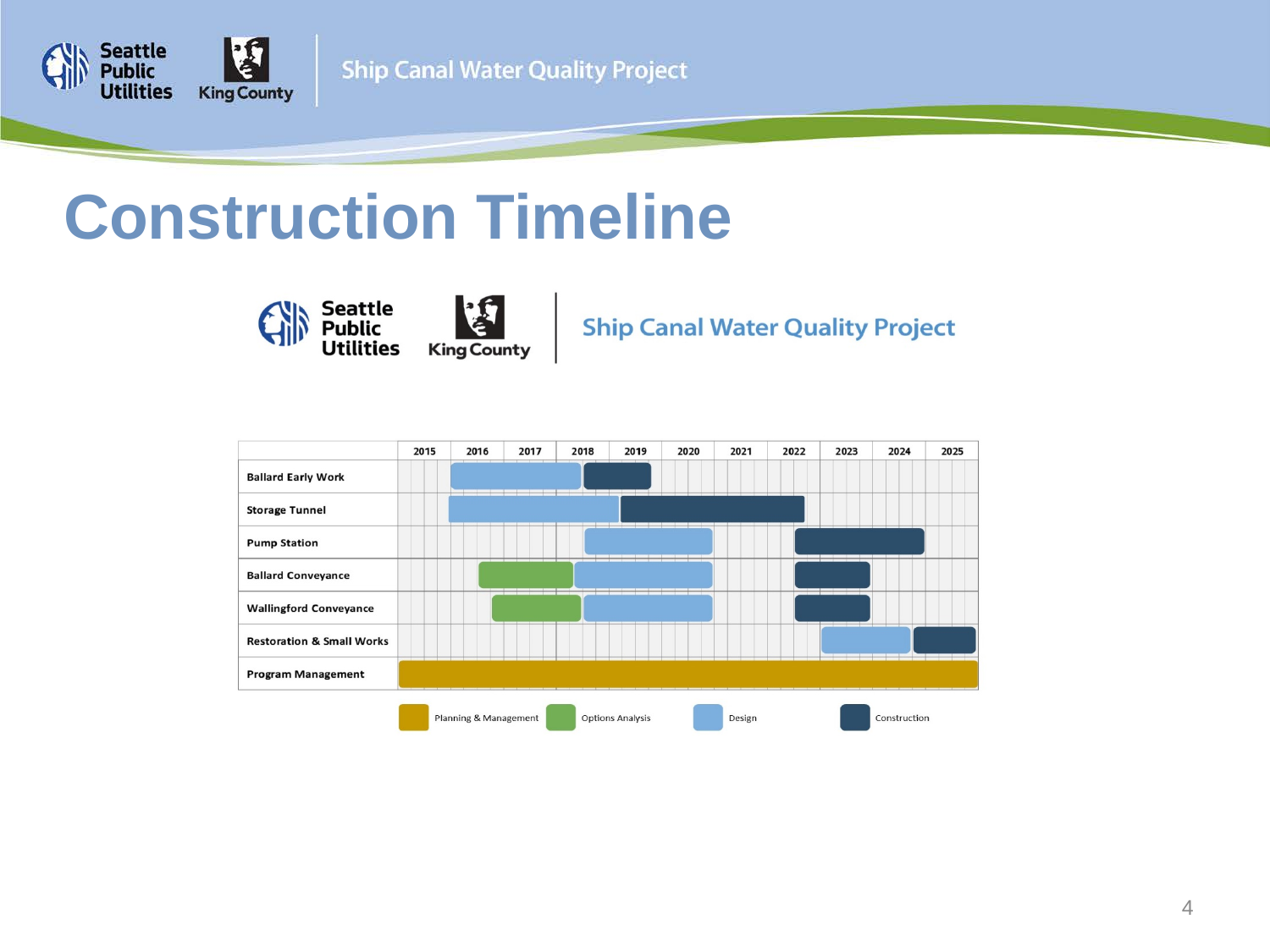## **Tree Inventory & Assessment**

- 78 trees require removal
	- 26 classified as exceptional
		- 13,183 ft<sup>2</sup> canopy cover in Ballard and Fremont
	- 6 dead or dying trees removed after assessment was made
- Reasons for removal:
	- Excavation for site remediation
	- Mechanical and odor control vault installation
	- Drop shaft construction
	- Diversion structure construction
	- Above ground structures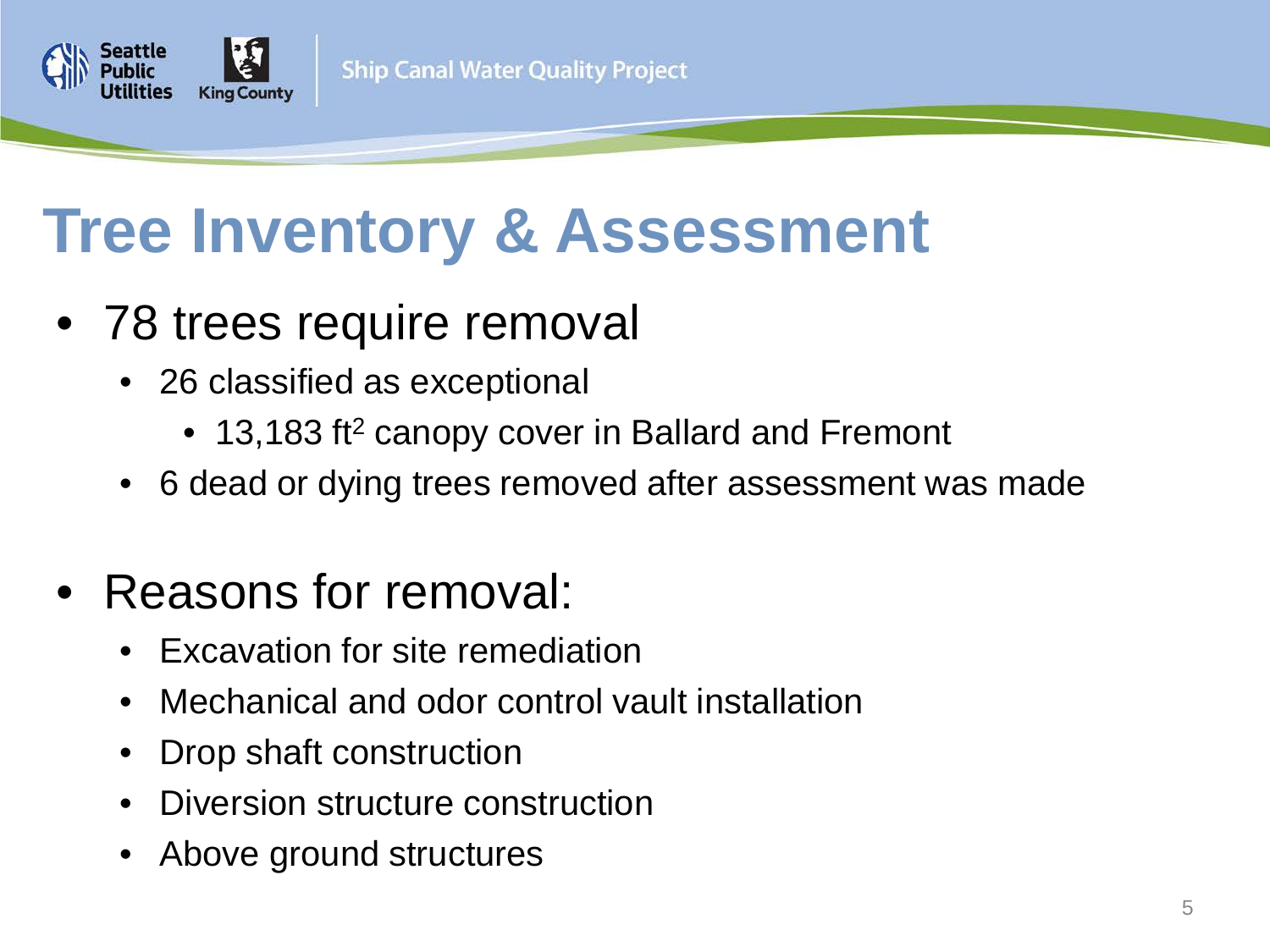

## **Tree Mitigation**

| <b>Project Site</b> | <b>Replacement and</b><br><b>Mitigation Area</b> | # of Trees needed<br>to meet 2:1<br>requirement | # of Trees to be<br>replaced on site | <b>Mitigation Trees</b><br><b>Needed</b> |
|---------------------|--------------------------------------------------|-------------------------------------------------|--------------------------------------|------------------------------------------|
| <b>Ballard</b>      | <b>Ballard</b>                                   |                                                 | 46 Pending TEPS                      | ??                                       |
| <b>East Ballard</b> | East Ballard, Fremont                            | 8                                               | 20                                   | surplus                                  |
| Fremont             | Fremont                                          | 32                                              | 21                                   | 11                                       |
| Queen Anne          | Queen Anne                                       | 52                                              | 14                                   | 38                                       |
| Wallingford         | Wallingford, Fremont                             | 6                                               | 29                                   | surplus                                  |
| Total               |                                                  | 144                                             | 84                                   | 60                                       |

Sites with more trees removed than replaced Sites with more trees replanted than removed (net tree surplus)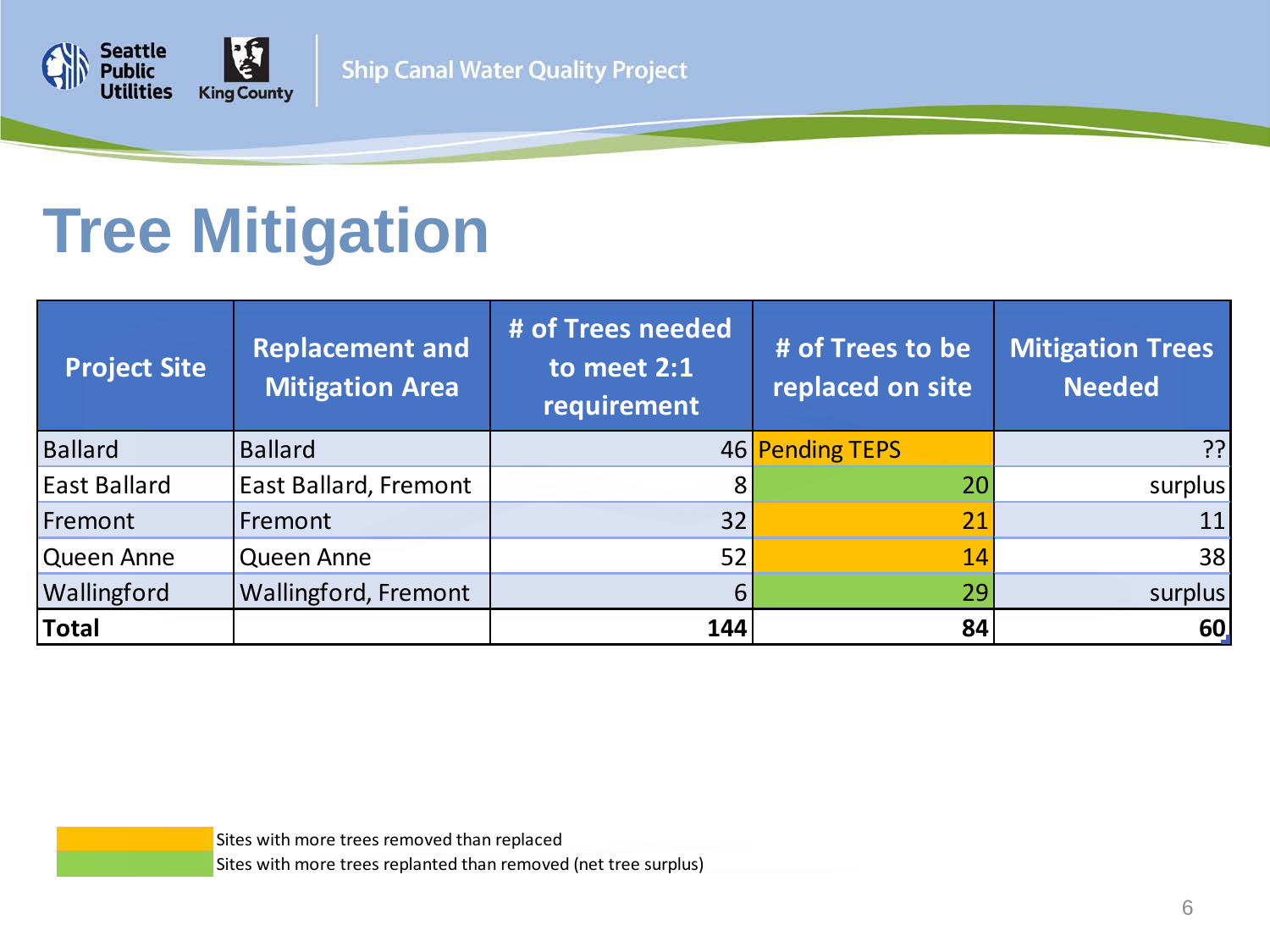

#### **Neighborhood Impacts**

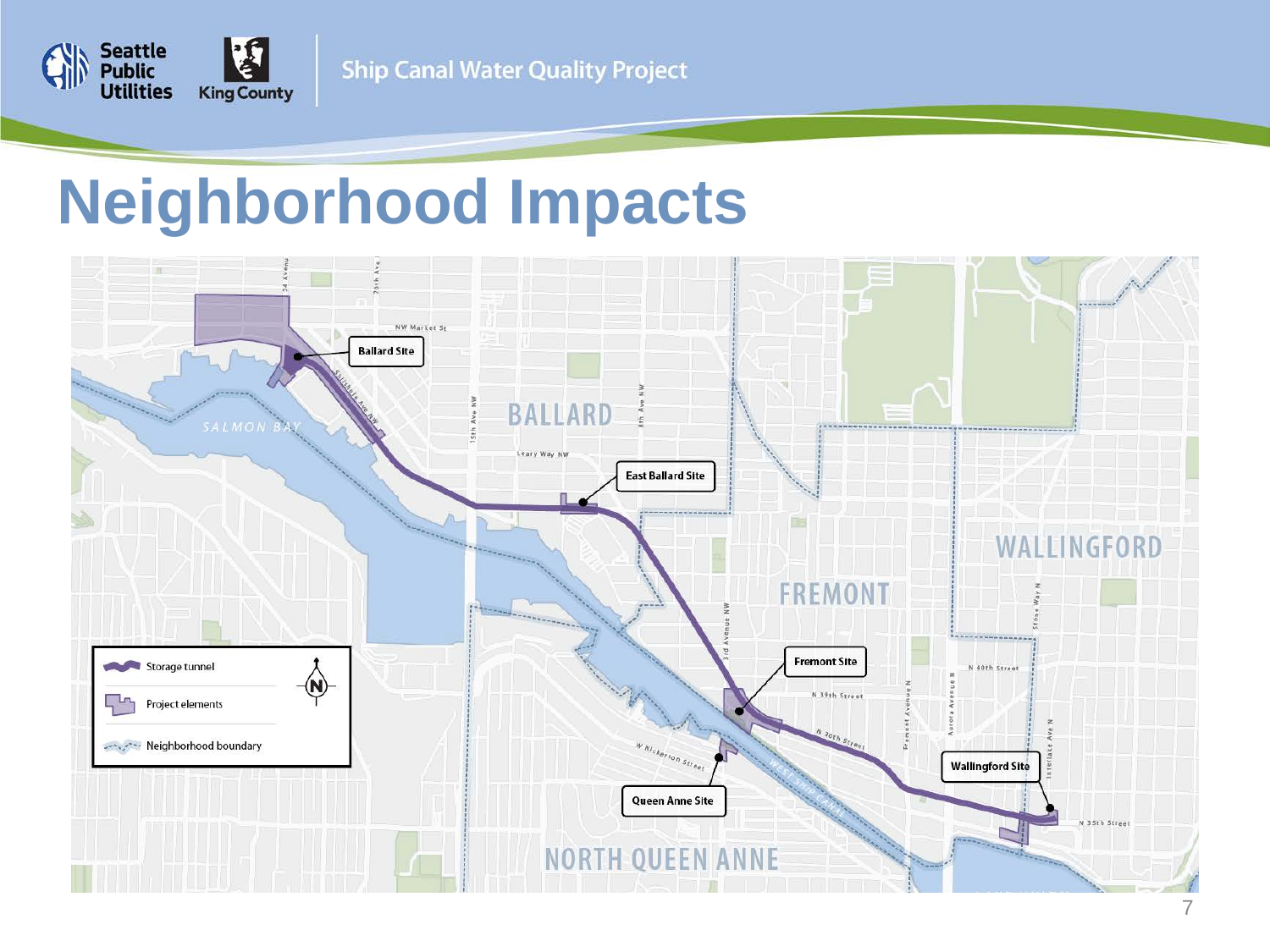

# **Exceptional Tree Canopy Mitigation**

- Exceptional Tree Canopy area estimated at 13,183 ft<sup>2</sup>
- Assume conservative 25ft dripline per average deciduous street tree, results in the need for only 27 trees.
- 8 or more continuous trees (grove potential at maturity) can be achieved at Wallingford and north Queen Anne sites
- Design meets exceptional tree mitigation intent.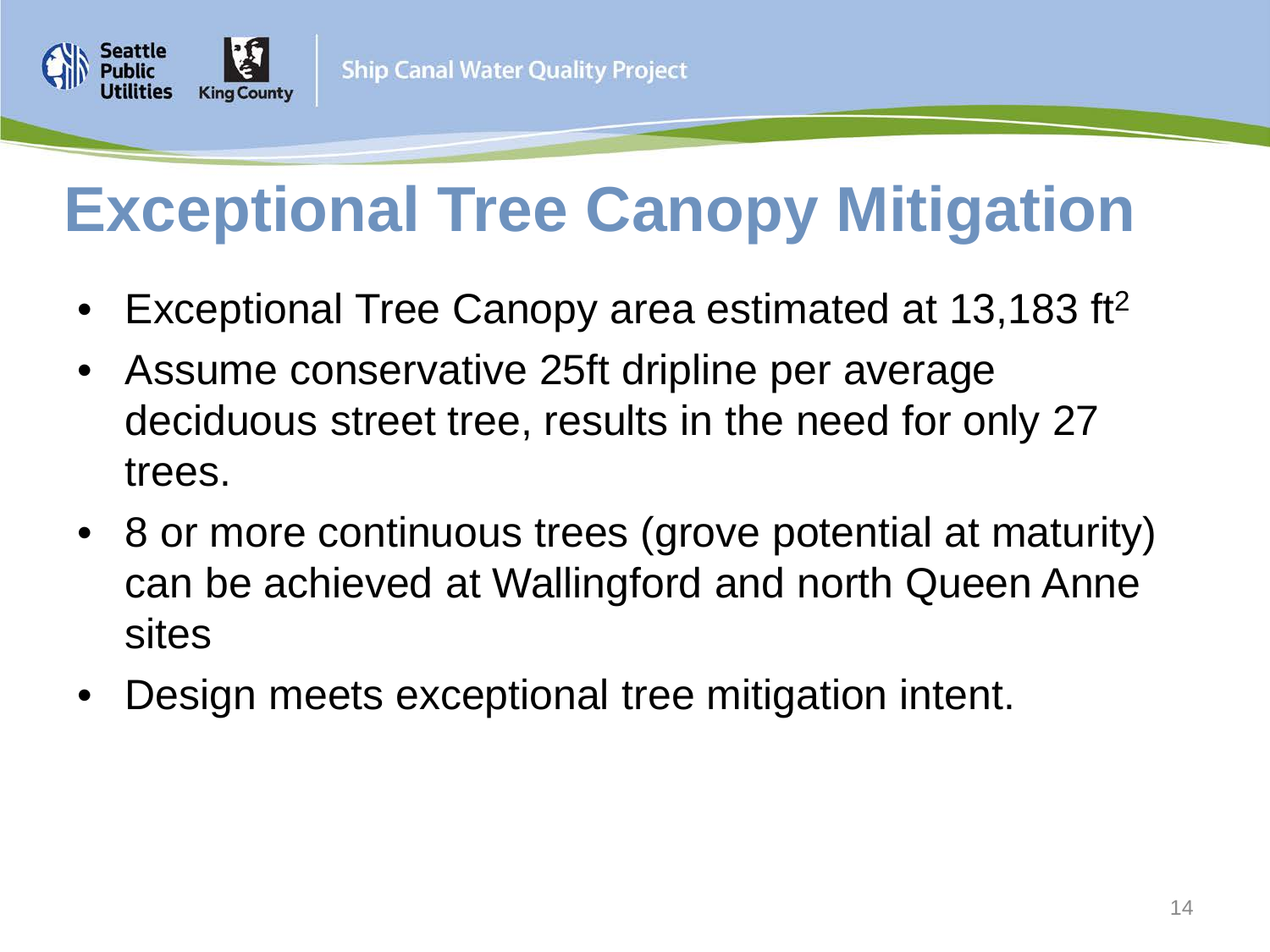

## **Updates Since Last Briefing**

- Trees have been removed from Ballard site
- 21 fewer trees need to be removed overall, due to site design refinement
- Street trees changed from Maples to Hornbeams, Littleleaf Lindens, and Elms
- South Operations Center no longer an option for mitigation
- TEPS design has begun, part of SCWQP tree mitigation plan
- Tree planting continues until TEPS construction ends 2024
- Present to UFC again after additional updates